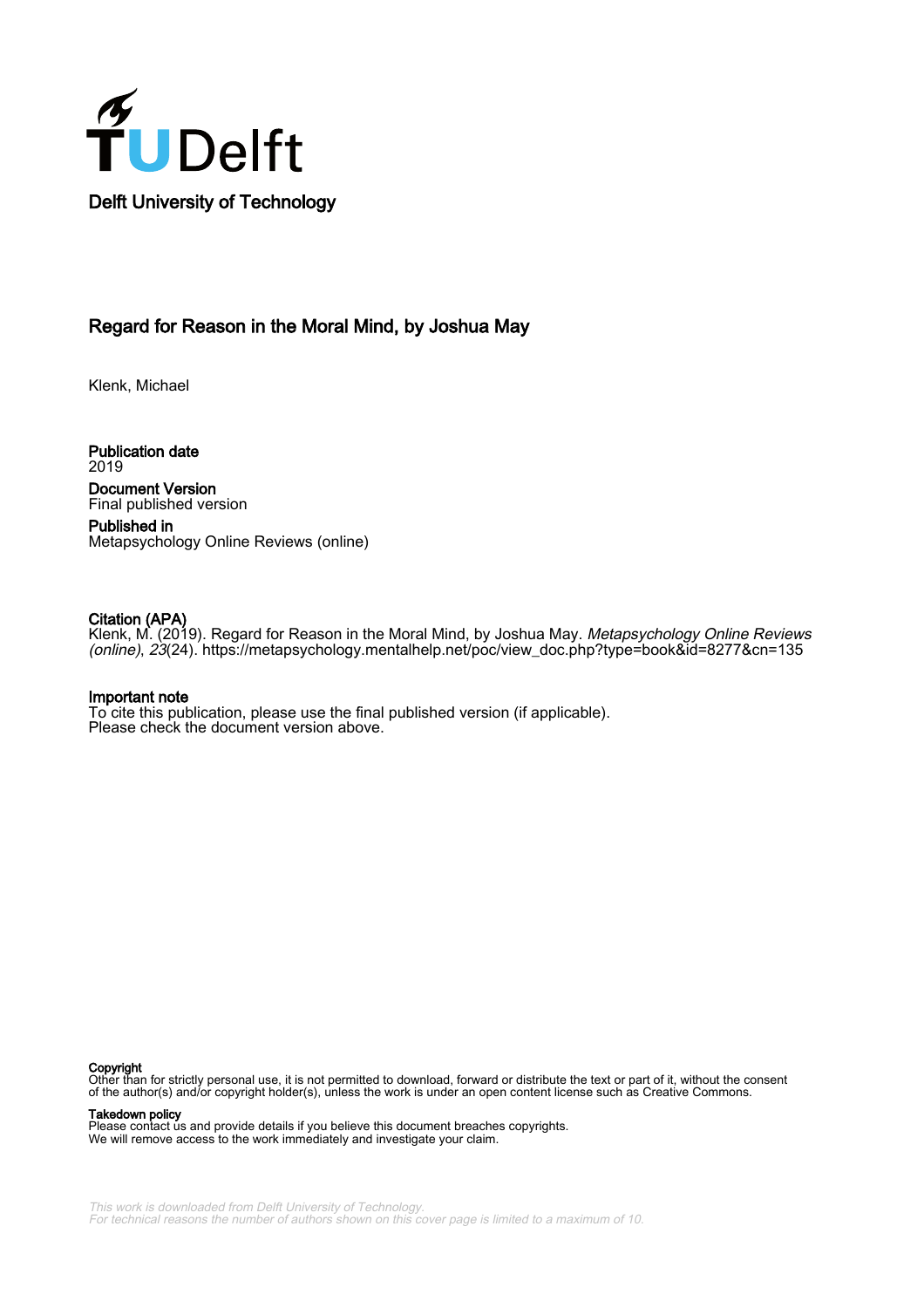## **Review - Regard for Reason in the Moral Mind**

by Joshua May Oxford University Press, 2018 Review by Michael Klenk Jun 11th 2019 (Volume 23, Issue 24)

Times have been challenging for optimists about reasonable, altruistic, and moral human conduct. Events and developments in the public sphere, think of fake news and populism, suggest to many that reason and morality are decaying. Worse still, empirical investigations of moral judgment and behaviour seem to support such pessimism about morality (or sober realism, depending on your view). Several lines of research in psychology and sociology have been taken up by philosophers to suggest that moral judgment is grounded in emotions, not reason, or incapable of being justified in the first place. Moreover, rationally motivated moral behaviour appears to be but a figment of enlightenment imagination, with self-interested desires at the bottom of it all. Is there no 'regard for reason in the moral mind'?

Joshua May takes a hard, serious look at the evidence, arguing that "we should not oversell the science nor commit ordinary moral thinking to the flames" (p. 4) but instead adopt an "optimistic rationalism," according to which "reason play a fundamental role" in moral judgment and motivation (p. 18). The result is a systematic, impressively thorough, and convincing defence of the viability of moral rationalism. It excels in a detailed discussion of the experimental record, coupled with exceptionally clear discussions of the commitments of moral rationalism, and stands out from similar defences of rationalism by discussing both moral cognition and moral motivation. It offers no novel a priori argument about the truth of rationalism, or its invincibility from empirical challenges, but instead takes the empirical challenge head-on, ploughing through a plethora of studies to show that, as of now, rationalism still stands. For that reason, it is the best defence of moral rationalism against empirical pessimism available. After a summary of the book, I will address two of points that I found less convincing.

Chapter 1 introduces the challenge of empirical pessimism, which May distinguishes into pessimism about moral cognition and moral motivation. The former is fuelled by sentimentalism (roughly, the view that emotions are necessary and sufficient for moral judgment) and debunking arguments (roughly, arguments to the effect that the origins of our moral judgments imply that these judgments are epistemically unjustified). Challenges to moral motivation are fuelled by egoism, the view that every action is ultimately motivated by self-interest, Humeanism, the view that desires, not reasons, ultimately motivate action, and Situationism, the view that moral principles rarely motivate actual behaviour. May's Optimistic Rationalism is a denial of each of these claims.

In chapter 2, May demonstrates his modus operandi for the remainder of the book: after laying out the commitments of the relevant philosophical view under discussion, in this case sentimentalism, he proceeds to discuss in detail a wealth of studies allegedly in support of sentimentalism. He concludes that there is "no compelling evidence" (27) for the view.

Chapter 3 defends the view that reason at least sometimes influences moral judgment. May first argues that concern for consequences in typical experimental setups (e.g. choosing to sacrifice 1 instead of 5) indicates already that reasoning plays a role in moral judgment. Moreover, May interprets the findings of Trolleyology as suggesting that people do make their moral judgment in accordance with moral principles, e.g. the Doctrine of Double Effect. He does not mean to suggest that these are valid principles, but that they generate our moral judgments, contradicting sentimentalism.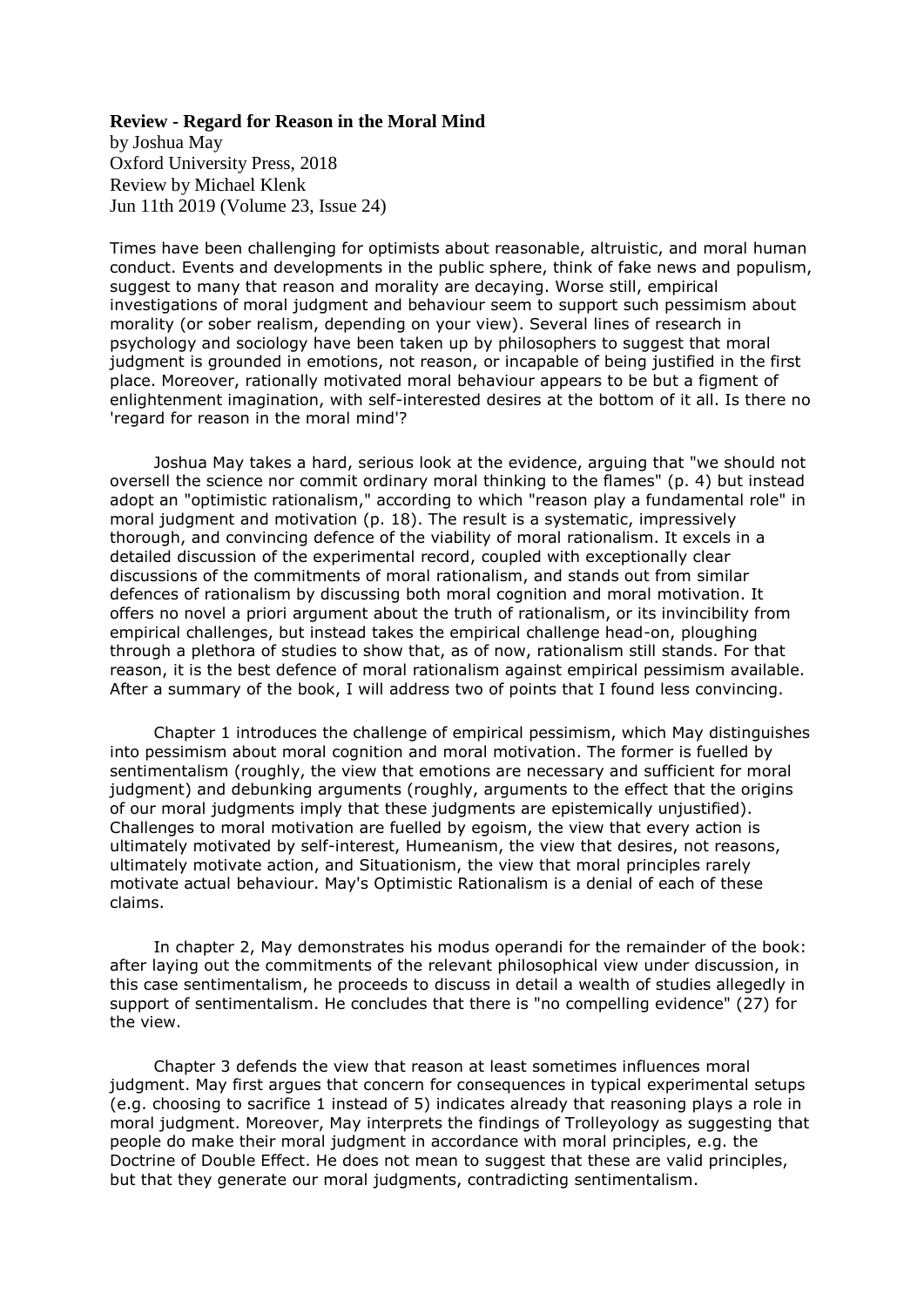Chapter 4 raises a dilemma for attempts to debunk the justification of moral judgments. According to May, proponents of debunking arguments must identify a pervasive influence on our moral beliefs (empirical premise) that is epistemically worrisome (normative premise). However, May argues that "one can identify an influence on a large class of moral beliefs that is either defective or substantial, but not both" (p. 82). So, when one identifies a powerful influence on moral beliefs, then it turns out not to be defective, and when one identifies a defective influence, it turns out to be not persuasive, affecting only some moral beliefs. In either case, concludes May, attempts to debunk all moral beliefs fail empirically.

That leaves the option of selective debunking, which May addresses in chapter 5. In particular, May considers consistency debunking (to wit, claims to the effect that if you hold two inconsistent beliefs, you ought to give one up) and peer disagreement. He attempts to defuse the former by arguing that, logically, a contradiction does not tell which of the contradiction beliefs ought to be given up. Moreover, even though there might be reason to withhold judgment about the conflicting pair of beliefs, such debunking arguments are limited in scope, affecting one pair of beliefs at a time. About disagreement debunking, May plays down the threat with familiar arguments: foundational disagreement may not be widespread, and it might not be among peers.

Taking himself to have established the viability of moral cognition, May turns to moral motivation in chapters 6 to 9 in a cascading counter-offensive against pessimism. It works as if May addresses an interlocutor pessimistic about moral motivation. Whatever challenge the imagined interlocutor puts forward, May seems to have the answer.

To begin with, aren't all actions ultimately motivated by self-interest? No, argues May in chapter 6. At the very least, some actions are motivated by a concern for others. The fact that these actions are at the same time beneficial for the agent does not refute the point in favour of altruism. That is, rather than interpreting such cases as mutualism (where multiple people's self-interest happens to be aligned), May shows they are best explained as involving genuine concern for others (for their own sake). Importantly, May also addresses and convincingly rebuts the challenge that empathy may lead to selfother merging (to wit, I experience someone else's harm as genuinely my own) and thus fail to count as altruism.

Still, even if we sometimes act for the sake of others, is there any evidence that moral *beliefs* (rather than emotions) play a role in motivation? Yes, argues May in chapter 7. By discussing experiments involving temptations (e.g. to cheat on one's spouse) and rationalising behaviour, May shows that normative beliefs "play a more prominent role in ordinary motivation" than pessimists allow (p. 155). Temptation, he argues, very often involves an explicit or implicit appeal to reason (e.g. 'I deserve this!'). So, even in seemingly paradigmatically desire-driven behaviour such as giving in to temptation, reason and moral beliefs play a role, or so May argues. Likewise, May argues that evidence about moral hypocrisy, and involved rationalisations, suggest that moral principles motivate people. This is an interesting move, insofar as rationalising behaviour is often taken by pessimists to indict morality, while May puts it to use in his defence of rationalism.

Even if that is so, aren't all actions, though perhaps mediated by moral beliefs, ultimately grounded in desires, not beliefs? No, argues May in chapter 8. Based on mostly theoretical, methodological considerations about theory choice (e.g. considerations about parsimony), May argues that there is no reason to suggest that desires must be the most foundational currency in causing behaviour.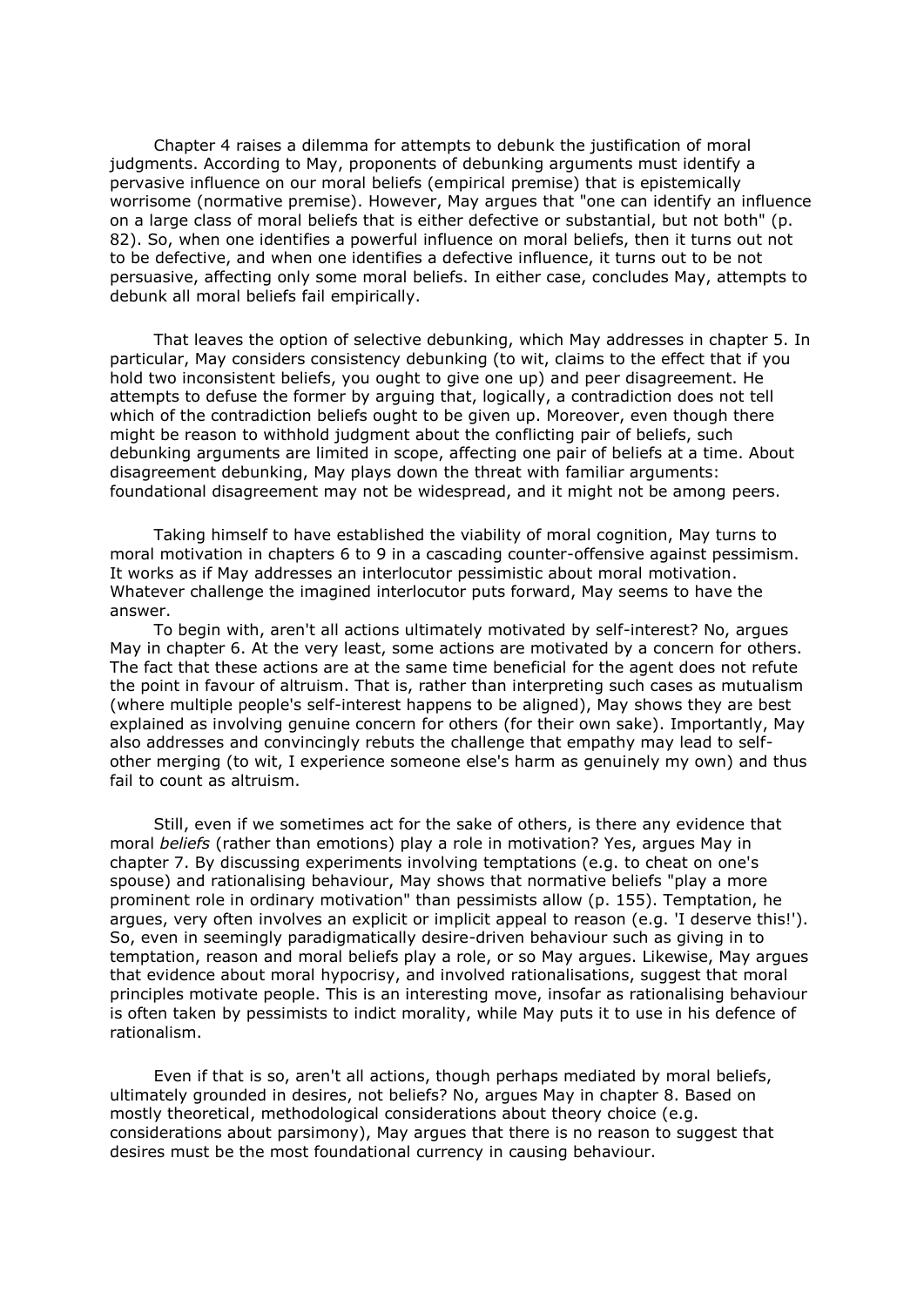But surely that does not show that we are motivated by the right reasons very often, which would be required to uphold moral optimism? False again, argues May in chapter 9. Raising an analogue of the earlier dilemma for debunkers, May argues that the influences on moral motivation are either pervasive (affecting a large part if not all instances of moral motivation) or worrisome (so that they would count in favour of pessimism), but not both. This is especially clear with egoism. Pessimists might interpret egoistic motivation widely, suggesting that, say, the desire to stick to one's moral principles even at great personal costs counts as self-interested. This might be a pervasive influence, as May shows, but it is hardly a worrisome influence: after all, that looks more like moral integrity, rather than egoism.

With the evidence for pessimism about moral cognition and motivation thoroughly assessed, May concludes that we have reason for cautious optimism about moral rationalism. He ends the book with a brief recap and some discussion of the implications of his findings. The anti-rationalism he combatted was a conjunction of universal statements, so to defeat it he has shown that *some* genuine regard for moral reason can be defended (in judgment and behaviour). He concedes, however, that such behaviour is not pervasive and thus ends on proposing ways to enhance moral motivation and moral cognition.

All in all, the book is an impressive achievement, and a treasure trove of detailed discussion of the relevant empirical record that is poised to play an important part in the debate between rationalists and their foes. For instance, many intricacies of May's discussion offer an opportunity for non-rationalists to develop better experimental paradigms.

At the same time, I was not convinced by May's defence against debunking, of neither the global nor the selective kind. May's rebuttal of evolutionary debunking of all moral beliefs is, as he notes himself (p. 96), a variant of so-called third-factor responses to debunking arguments. Typical third-factor explanations say that some common factor explains both why we endorse a particular set of moral beliefs *and* why those beliefs are mostly true; that common, or third-factor, is usually a moral principle of the form 'survival is at least somewhat good' (cf. Enoch 2010). Evolution explains why we form related moral beliefs of that sort, the moral facts explain why those beliefs are true, and the moral principle is supposed to explain why our moral beliefs are reliable. May's variant of the third-factor reply does not construe the third-factor as a simple moral principle, but as a substantive normative theory such as "Kantianism, contractualism, or contractarianism" (p. 95). If any of those were correct, claims May, then "it will be far from a coincidence that evolutionary forces nudged" moral beliefs to be on track (p. 95). However, as any third-factor account, May's variant risks begging the question against debunkers. Evolution may well (ultimately) explain why we have, for example, contractarian moral intuitions. But the fact that we take contractarianism to entail the moral truth is then *also* ultimately explained by evolution. Debunkers will demand justification for taking said theory as the yardstick to measure the reliability of our moral beliefs. They have reason to be suspicious: after all, picking just about any recently defended normative theory will yield the conclusion that our moral beliefs are reliable simply because the theory presumably is being defended for jibing will with our evolved moral intuitions. Of course, the open question is whether debunkers are just posing a general sceptical challenge all over again, demanding (implausibly) moral-intuitionindependent proof of our moral reliability. May, in any case, does not advance the debate on this point but merely assumes that the forced fit between evolutionary pressures and moral truth ought to appease debunkers.

Moreover, pessimists about moral rationalism may question the value of May's optimistic victory. May does not defend the strong view that we are, sufficiently often, moral in the sense that our moral judgments are justified and true and that our moral